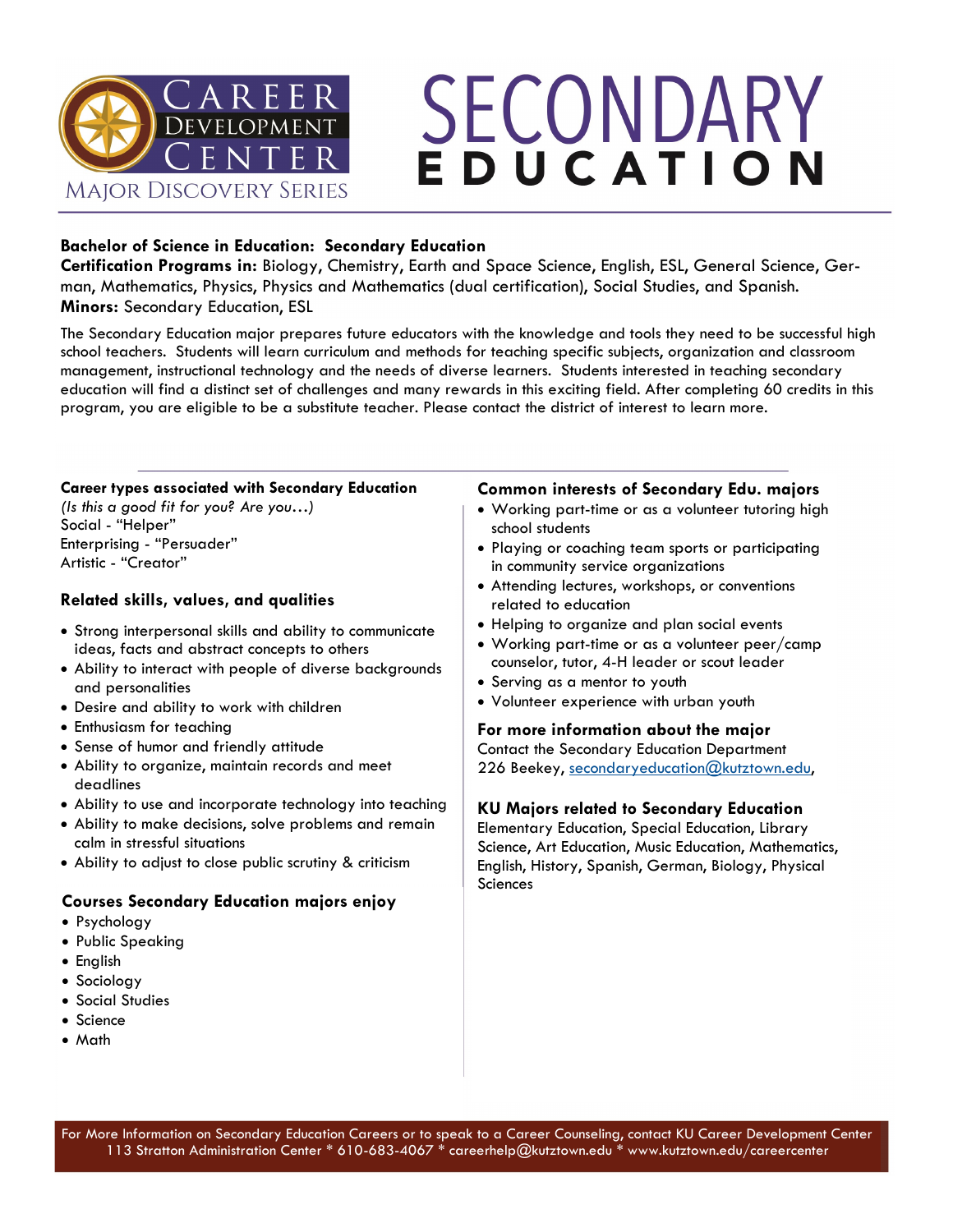## **FOUR STEPS TO SUCCESS**

**DISCOVER** 

## 1<sup>ST</sup> YEAR

EXPLORE >

## 2<sup>ND</sup> YEAR

#### • Enroll in the Career Exploration Certificate.

- Attend info sessions to learn about career development and personal branding.
- Take a career assessment to identify and confirm interests.
- Get involved in campus clubs and organizations.
- Develop basic workplace skills through jobs or volunteer work.
- Talk with professors, family, and friends about career ideas.
- Conduct informational interviews with professionals working in fields of interest.
- Develop a relationship with your professors and faculty advisor.
- Meet with CDC career coach.
- Attend info sessions to learn about resume writing, and externships.
- Confirm your choice of major and consider options for double major or minor.
- Research careers of interest.
- Complete a job shadowing (externship) experience.
- Seek meaningful employment or volunteer work in a field related to your major.
- Explore options for undergraduate research and study abroad.
- Write a resume and have it reviewed by the CDC.
- Manage your online presence.

• Enroll in the Career Success

YEAR

 $3<sup>RD</sup>$ 

- Certificate. • Complete an internship and/or
- undergraduate research. • Attend info sessions about internships, interviewing, job search strategies, and grad
- school. • Build a LinkedIn profile and continue to monitor your online
- presence. • Complete a mock interview.
- Build skills through research projects, part-time employment, and volunteer work.
- Participate in Careers Cafe & networking programs.
- Attend internship & job fairs.
- Take on a leadership role in a student organization or work.
- Consider graduate school options and prepare for admissions tests.

## 4TH YEAR

- Attend your senior kick-off and other info sessions to prepare for job search/grad school.
- Update your resume and LinkedIn profile.
- Create cover letter drafts.
- Gain experience through internships and/or undergraduate research.
- Secure references for job/grad school applications.
- Create your "30 second" commercial.
- Meet with CDC to develop job search strategies.
- Research employers.
- Network with professionals through events and social media.
- Join a professional organization in your discipline.
- Attend the senior etiquette dinner.
- Participate in job fairs and on-campus interviewing.

## **Sample Career Titles**

Secondary Education majors can be found working in a wide variety of career fields. Here are just some career titles that may be of interest. Please note that some jobs may require further education and training.

- Adult Education Teacher
- Adventure/Outdoor Education Teacher
- Alumni Relations Coordinator
- Assistant Principal
- Athletic Coach/Director
- Business Education Teacher
- Child Life Specialist
- College President
- College Professor/Dean
- Community/Public Svc. Administrator
- **Counselor**
- Day Care Administrator
- Director of Guidance
- Education and Training Administrator
- Education Management Specialist
- Educational Administrator
- **Education Consultant**
- Educational Materials Sales
- Educational Researcher
- Educational Resource Coordinator
- Educational Therapist
- Elementary School Teacher
- Employee Training Instructor
- Grant Writer
- Guidance Counselor
- Historic Site Administrator
- Librarian
- Library Consultant
- Missionary Worker
- Peace Corps/VISTA Volunteer
- Personnel Director
- **Principal**
- Registrar
- Religious Education Teacher
- Resource Teacher
- School Psychologist
- School Social Worker
- School Superintendent
	- Secondary School Teacher
- Social Services Volunteer
- Special Education Administrator
- Special Education Teacher
- Student Admissions Administrator
- Student Affairs Administrator
- Curriculum Specialist
- Textbook Writer
- Training Specialist
- Tutor
- Vocational Rehab Counselor
- Vocational/Technical Teacher

To learn more about these careers, visit http://online.onetcenter.org or www.bls.gov/oco.

EXPERIENCE >IMPLEMENT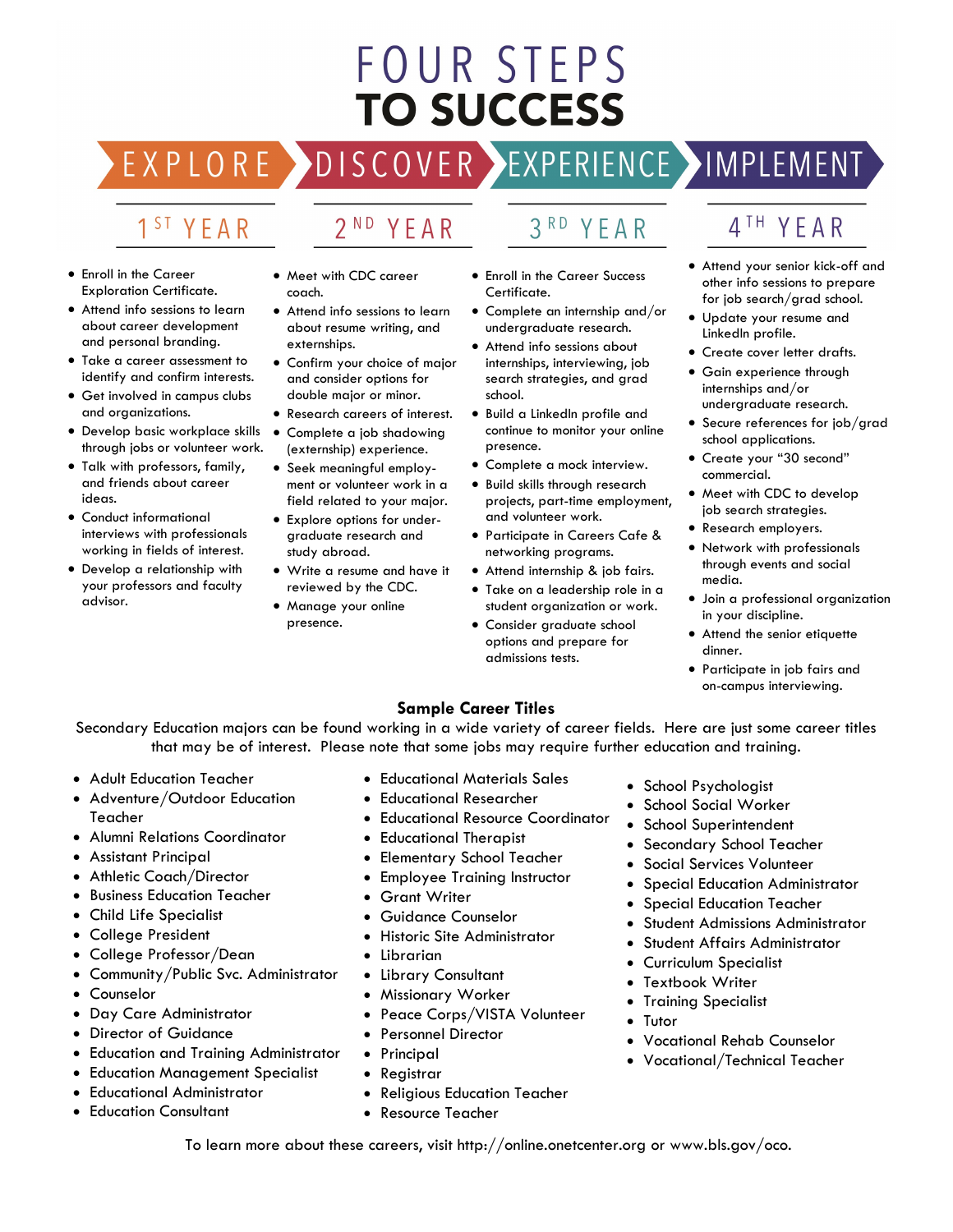### **Common Internship Sites and Employers**

Secondary Education majors often find internships and employment in the following fields/industries:

- Business and Industry
- Camps
- Public and Private Schools
- Churches
- Colleges and Universities
- Youth Services
- Community Centers/Non Profits
- Educational Publishers
- Day Care Agencies
- Hospitals
- Libraries
- State and Federal Government

 Handshake is the primary online resource **in** handshake for preparing and connecting students and alumni with employers. [www.kutztown.edu/ha](http://www.kutztown.edu/careercenter)ndshake

## **Useful Websites for Secondary Education Majors**

Whether you are researching related career fields, applying for internships or jobs, or planning to join a professional association, these websites are for you!

| Industry/Employment Information                                      | <b>Job/Internship Search Boards</b>                                                | <b>Professional Associations</b>                                              |
|----------------------------------------------------------------------|------------------------------------------------------------------------------------|-------------------------------------------------------------------------------|
| O*NET OnLine<br>http://online.onetcenter.org                         | <b>PA-REAP</b><br>www.pareap.net                                                   | <b>PA School Board Association</b><br>www.psba.org                            |
| Occupational Outlook Handbook.<br>www.bls.gov/oco                    | PA-Educator.net<br>www.pa-educator.net                                             | American Federation of Teachers<br>www.aft.org                                |
| PA Department of Education<br>www.pde.state.pa.us                    | Internships.com<br>www.internships.com                                             | <b>PA State Education Association</b><br>www.psea.org                         |
| NJ Department of Education                                           | Teachers-Teachers                                                                  | National Education Association<br>www.nea.org                                 |
| www.state.nj.us/education<br><b>Education Week</b><br>www.edweek.org | www.teachers-teachers.com<br>Southern Teacher's Agency<br>www.southernteachers.com | <b>Teachers of English to Speakers</b><br>of Other Languages<br>www.tesol.org |
|                                                                      | K-12jobs.com<br>www.k12jobs.com                                                    | <b>National Council of Teachers of</b><br><b>Mathematics</b><br>www.nctm.org  |
|                                                                      | <b>Education Job Page</b><br>www.nationjob.com/education                           | National Council for the<br><b>Social Studies</b><br>www.socialstudies.org    |
|                                                                      | School Spring<br>www.schoolspring.com                                              | <b>National Science Teaching</b><br>Association                               |
|                                                                      | US-REAP                                                                            | www.nsta.org                                                                  |

www.reap.net

www.school-jobs.net

www.linkedin.com/jobs

School-Jobs

LinkedIn Jobs

National Council of Teachers of English www.ncte.org

American Council on the Teaching of Foreign Languages www.actfl.org